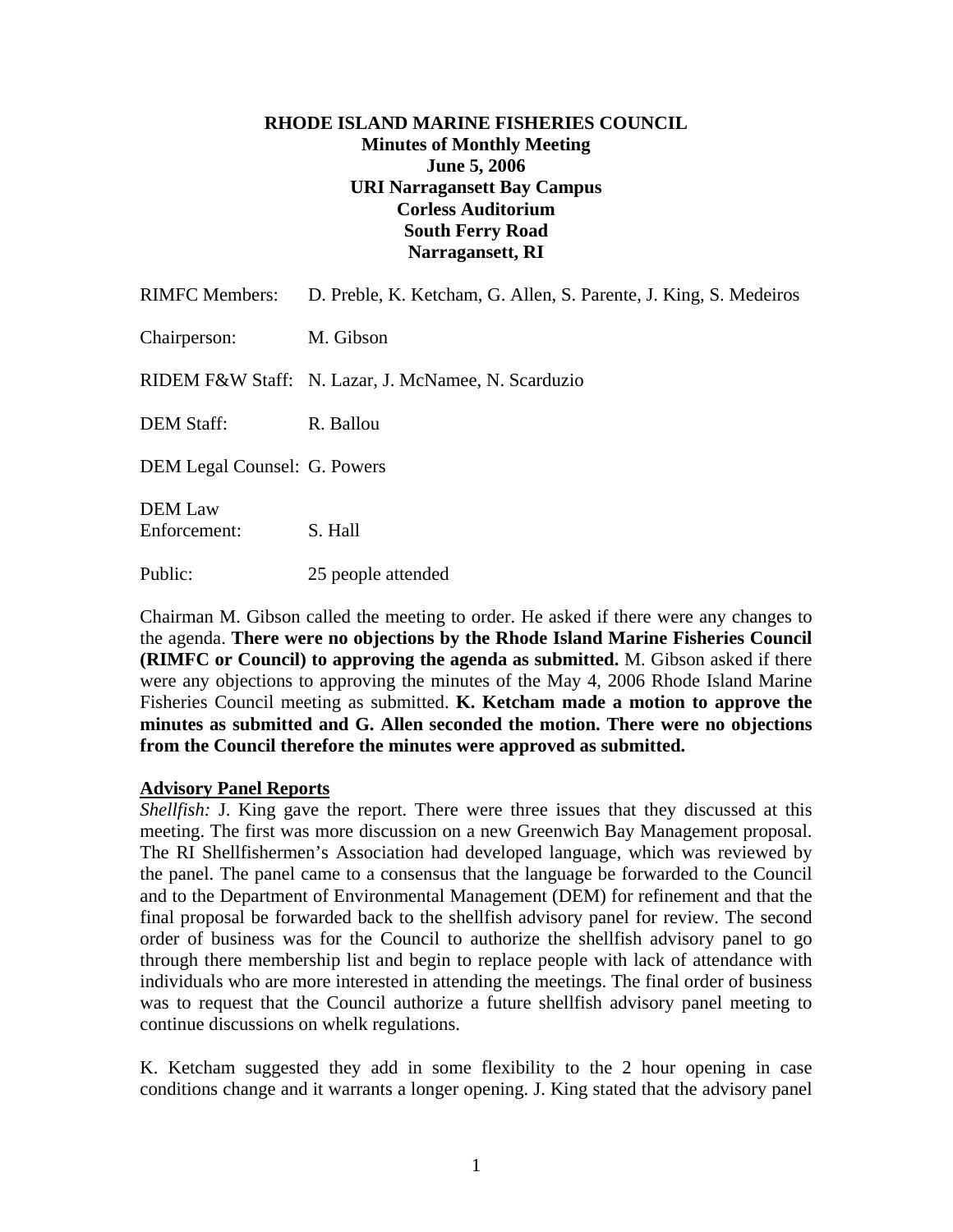and the RI Shellfishermen's Association were comfortable with the opening time limit.

M. Gibson stated that the Division of Fish and Wildlife (DFW) had begun working with the industry on the Greenwich Bay proposal. He suggested that because this is a management area and the changes do not have to go out to public hearing, that there be further discussions at the advisory panel level on this topic including input from the DFW and DEM legal counsel. Once a final proposal is developed, he suggested bringing the proposal back to the Council for final approval. **The Council did not object to this course of action**. The panel had also discussed removing non-attending members from the panel. **The Council did not object to moving forward with removing the nonattendees and replacing them through a solicitation process. The Council endorsed the shellfish advisory panel meeting to discuss whelk regulations.**

# **New Business**

*Council comments on aquaculture leases:* N. Lazar introduced the first of 2 aquaculture lease applications. He turned the discussion over to D. Alves of the Coastal Resource Management Council (CRMC) for details of the D. Roebuck application. N. Lazar stated that this was an existing site that was asking for an expansion. The DFW had done a site visit for the original lease application and did not have any objections with the site. **D. Preble made a motion to approve the lease application.** J. King did not agree and suggested sending the application to the shellfish advisory panel for review. **D. Preble**  withdrew his motion. J. McNamee stated that the shellfish advisory panel had been polled via email, per the Council's approved policy, and the DFW did not receive any objections to the applications. The applicants were asked whether delaying a month would be a hardship for them; they stated that one month would not be a problem. S. Medeiros stated that his group reviews these leases ahead of time so he is prepared to respond to the applications when they come before the Council. The Council had developed a process to expedite the process with the email poll and if there are not any responses, it should be interpreted as no objection to the application. K. Ketcham stated that since a meeting was already going to be scheduled and the applicants had not voiced an objection, why not have the panel review the leases. S. Parente and G. Allen supported K. Ketcham's comments. J. King stated that he would poll the panel membership by phone the next day and report back if there were any objections expressed to him. **S. Medeiros made a motion to conditionally approve the Roebuck application pending the outcome of J. King's phone poll. J. King seconded the motion. The Council voted unanimously to approve the motion.** N. Lazar introduced the second lease application, stating again that the DFW had previously surveyed the site and had no objections to the site. The second application was put forward by L. Ricciarelli. D. Alves gave some further information. **K. Ketcham made a motion to conditionally approve the Ricciarelli application pending the outcome of J. King's phone poll. J. King seconded the motion. The Council voted unanimously to approve the motion.**

D. Alves suggested some alternatives for expediting the aquaculture process. J. King requested that D. Alves send him a copy of any pending aquaculture applications so that he could initiate some sort of a poll, either email or phone. D. Alves agreed to do this. S. Medeiros stated that were any flags to be raised about an application, that the shellfish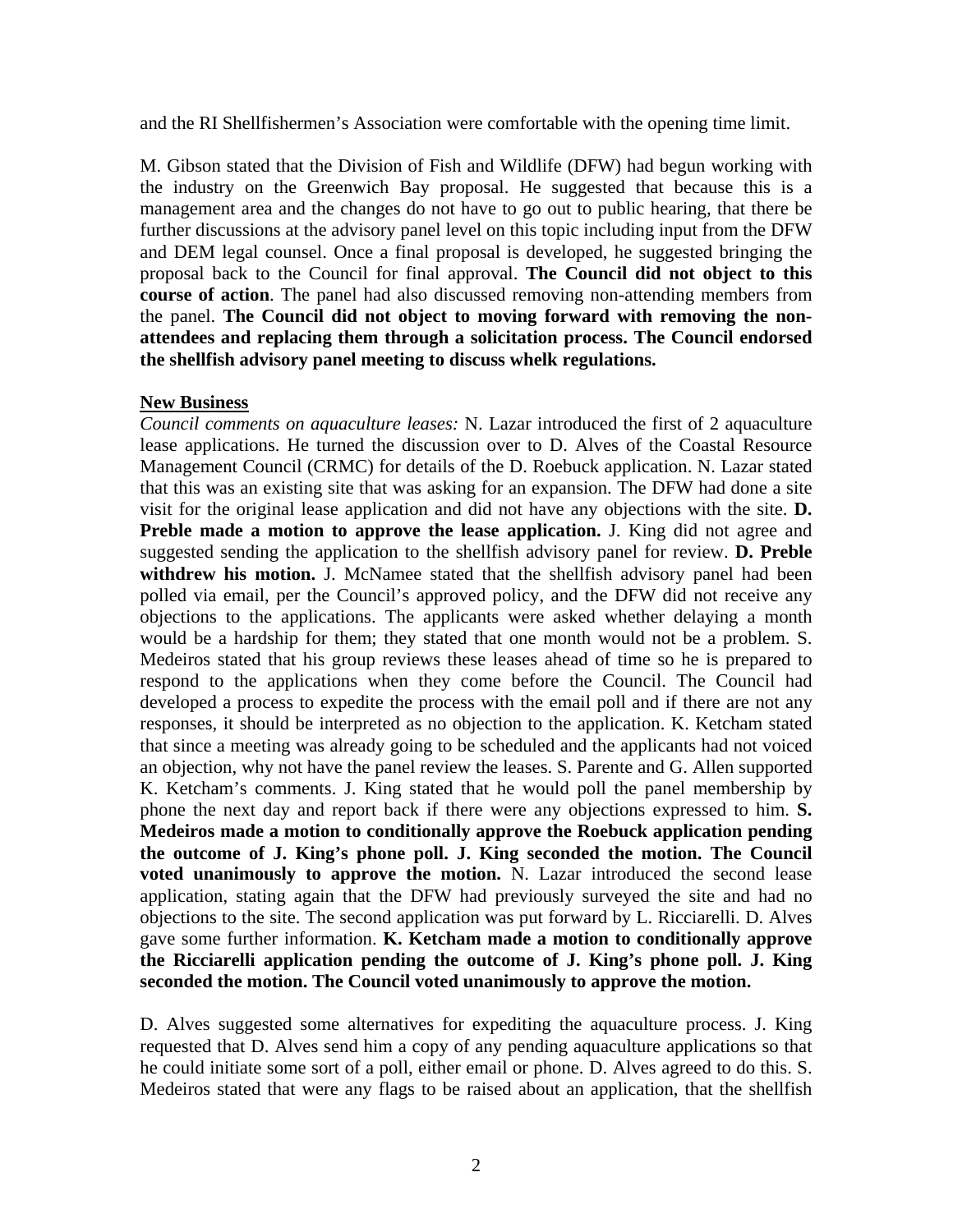advisory panel be automatically convened to discuss the lease rather than coming to the Council for authorization.

*Council advice to DEM Director on 5/18 public hearing items:* M. Gibson introduced the topic. J. McNamee stated that some of the information in the packets that were mailed out was missing. The error was caught and the missing information was emailed out prior to the meeting and the members were phoned to let them know about the error. J. McNamee went through the slideshow that had been given at the public hearing which included information on the DFW/ASMFC proposal as well as three additional proposals that had come forward during the public comment period.

S. Medeiros commented that this was one of the most difficult issues he has had to tackle during his tenure on the Council. He stated that he could support the proposal, however he wanted something done in order to accommodate individuals who were ill during the historical period and he also had some question about not including 2004 in the historical period. M. Gibson stated that the program as developed by the ASMFC does have provisions for military and health hardships but the appeal process looks back in time for performance, not forward. The way the plan is currently written, there are no provisions for 2004 being used however, there are always conservation equivalency alternatives that can be looked at, keeping in mind the end pot allocation has to be the same number. In other words if more individuals are allowed a pot allocation by including 2004 data, the allocations for the other individuals will have to decrease to accommodate this. An estimate of the number of pots this could be, referring to a question about how many individuals began lobstering in 2004, is approximately 5,000 pots. If the Council did decide to do something that would require a conservation equivalency, this would have to occur quickly because the determination would have to be made at the August ASMFC meeting.

G. Allen asked if there was anything happening to the recreational side of the fishery. M. Gibson stated that there were no provisions that would effect the current RI recreational allotment of 5 pots or the recreational diving license for lobsters. G. Allen asked a second question regarding the maximum number of pots allowed to one individual, in other words could they buy more than an 800 pot allocation. M. Gibson stated that an individual could not exceed an 800 pot allocation.

D. Preble stated that this was the most difficult issue he has had to face since he has been on the Council. He went on to state that he had reviewed all of the material and had developed a list of pros and cons regarding the DFW proposal. Briefly the pros were that the stock was in a state of collapse, reduction in fishing mortality through effort control was necessary to recover the stock, full time lobstermen have a threshold of 800 pots to maintain a viable business, if full time lobster businesses are lost these losses are permanent, and finally there is an avenue of entry in to the fishery through the purchase of permits. The cons were that the RI charter and constitution guarantee of free and open fisheries (he stated that this was beyond his area of expertise), the ASMFC was overstepping its bounds (again stated that this was beyond his area of expertise), there are reports that the decline in lobster was not due to overfishing, some fishermen opted out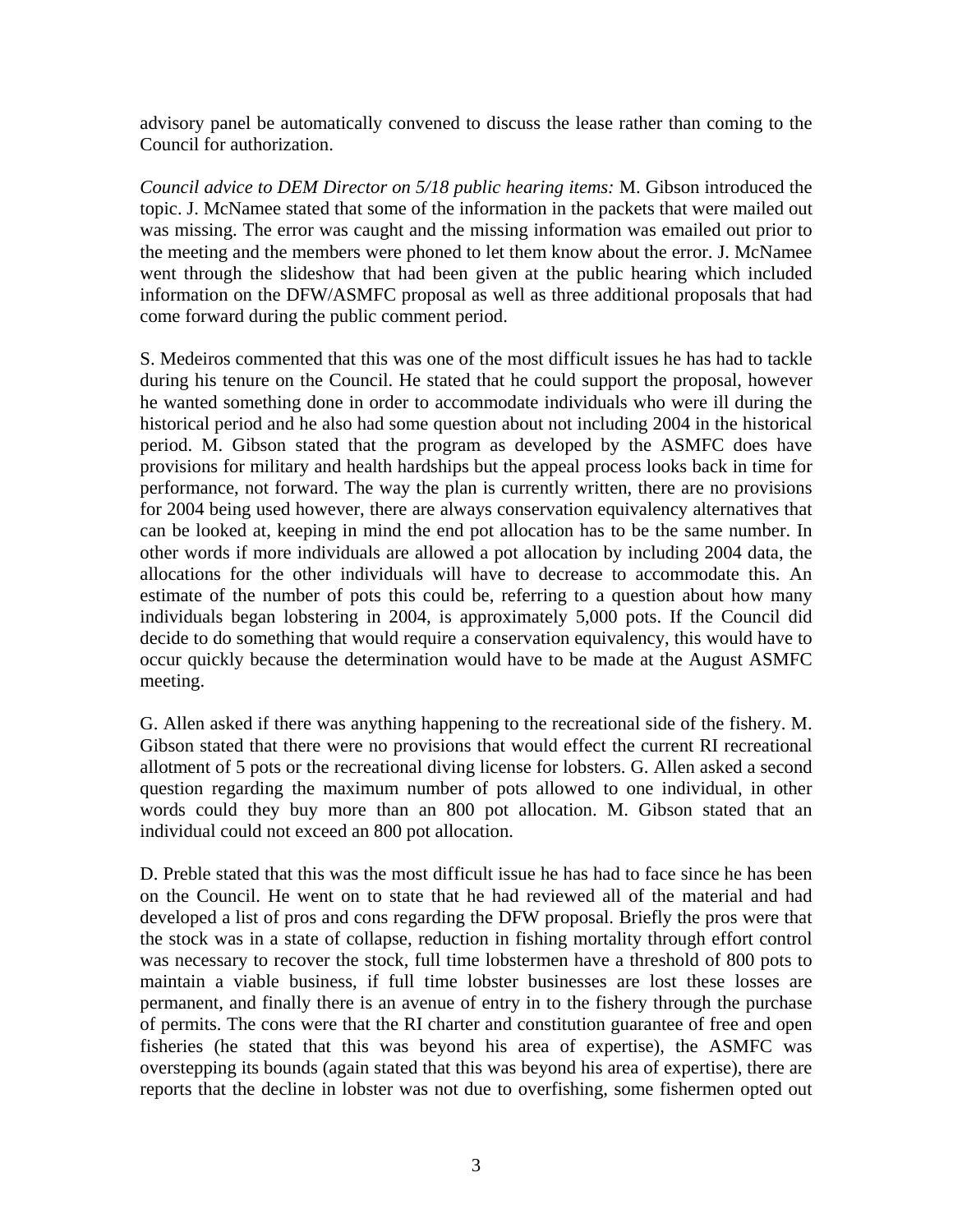for conservation reasons during the decline, some of the data used to qualify individuals was based on fraudulent reporting, the current proposal was not sufficient to reduce fishing mortality, and finally that full time lobstermen should be shut out of the finfisheries if they were going to shut others out of the lobster fishery. D. Preble stated that he felt he should vote for the resource and to this point he felt the most compelling arguments were the first two voiced on the pro side of the proposal. He went on to state that he thought in the current state of things in fisheries, the only way to get recovery in fish stocks was to implement dedicated access programs, which is what he felt this lobster plan was. That being stated, he felt transferability needed to be implemented immediately, fraudulent reporting needed to be addressed, and the appeals process should be generous. He stated that the alternate proposals he considered as attempts to maintain open access and he did not feel the resource could recover under plans like these.

S. Parente stated that he was fundamentally opposed to any proposal that turns a public resource in to a private commodity, feeling that it goes against both the state charter and constitution. He felt that this proposal if implemented would lead to the privatization of every fishery in the state.

J. King stated that he felt the appeals process needed to be more flexible. He went on to state that he thought the arguments made by the multipurpose license holders was a valid argument, he knows many individuals who renewed there multipurpose license throughout the years specifically so they could maintain the flexibility allowed by that license.

K. Ketcham stated that he agreed with the comments on the appeal process due to the unique circumstances some people are in which may be valid but are not covered by the current appeals rules. He understood the argument of the multipurpose license holders but felt the state of the lobster resource was also of great importance; therefore he favored the DFW/ASMFC proposal. He wanted to add that he hoped the individuals who maintain their lobster fishing operation understand that they become stewards of the resource and it would be there responsibility to maintain the resource.

**D. Preble made a motion to recommend to the Director that he approve the ASMFC/DFW proposal as it was written. K. Ketcham seconded the motion. The motion was perfected by D. Preble to recommend to the Director that he adopt the ASMFC/DFW proposal with the further advice to the Director that he explores flexibility in the appeals process. G. Allen seconded the perfection of the motion.** M. Gibson opened the discussion to the public. E. Gerwitz stated that he did not have landings for the historical period but was able to purchase a history, his point being that nobody was being completely shut out, as there were still avenues available to remaining in the lobster fishery. He also did not think that the permits would spike in value due to the economics of fishing. M. Marchetti made a few comments about the proposal and the Council discussion about it. He did not feel the RI Lobstermen's Association would support any relaxing of the appeals process as this was tried in the other states to no avail. He also did not agree with adding additional years, they had looked at all of these options over the several years this had been worked on and could not make these additional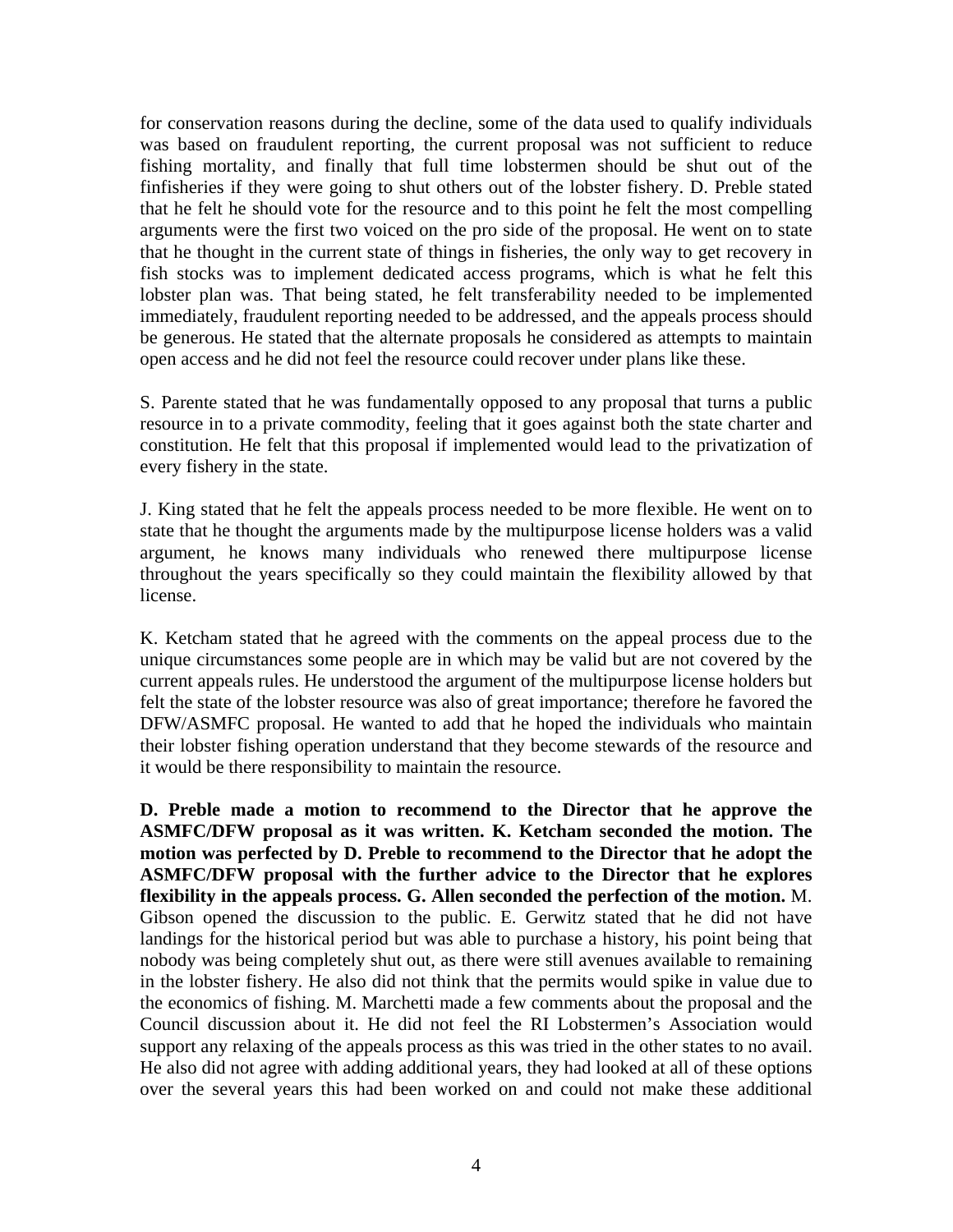options work. He agreed with E. Gerwitz's comments. The implementation of this program may allow licenses to open up in the future and new entrants could then begin buying pot allocations to start a business. He disagreed with the notion that people left the fishery to "give it a break". These individuals left because they weren't making money on the resource at the time and made a choice to leave and move to another fishery. J. Low stated that this plan is not being fair to the multipurpose license holders who have held their licenses for many years. He stated that if they move forward with this plan he guaranteed that the DEM was opening itself up to a lawsuit. B. Smith stated that he thought another way to allow individuals in to the fishery such as a deckhand would be for lobster industry operators to give pot allocations as incentives to there crew members so that they could eventually gain enough to begin there own business. D. Ingram stated that one avenue that would allow some more flexibility in to the appeals process without taking away too much from the total allocation would be to utilize some of the passive attrition built in to the transferability program. **The Council voted 5 (K. Ketcham, J. King, G. Allen, S. Medeiros, D. Preble) to approve and 1 (S. Parente) to oppose the motion. The motion passed.** 

*Council approval of Summer Flounder advisory panel and Industry Advisory Committee agendas*: N. Lazar stated that a summer flounder advisory panel agenda had been circulated to the Council. He stated that the date should be June 20, not July 20 as indicated on the agenda. D. Preble, chairman of the fluke advisory panel stated that he had to check on the date but approved the agenda topic. **The Council had no objections to authorizing the fluke advisory panel meeting.** 

N. Lazar stated that there was no agenda ready for the IAC meeting but they wanted to make the Council aware that this group would need to be convened in the near future to begin discussions on licensing.

*Briefing on sector allocation process*: M. Gibson stated that this agenda topic was added to make sure the Council maintained a connection to the sector allocation process. A document is under development by Sea Grant to bring before the Council, however it was not ready for the current meeting. This document would be brought forward as soon as it was received.

## **Other Business**

*Director's decisions on 5/4 hearing:* M. Gibson stated that no written decisions had been received from the Director as yet. J. McNamee gave an update of what had been filed stating that all of the Councils recommendations had been approved by the Director and filed with the exception of a possible change to the fall tautog bag limit. The Director was still looking at this, which is why no written statement had come forward at this time. K. Ketcham asked about the Massachusetts scup regulations. M. Gibson stated that the regulations that MA had filed complied with the regional management program.

#### **Post agenda discussion**

G. Allen stated that he had three topics he would like brought forward at the next Council meeting. The first was a report from DEM Law Enforcement on the sighting of the